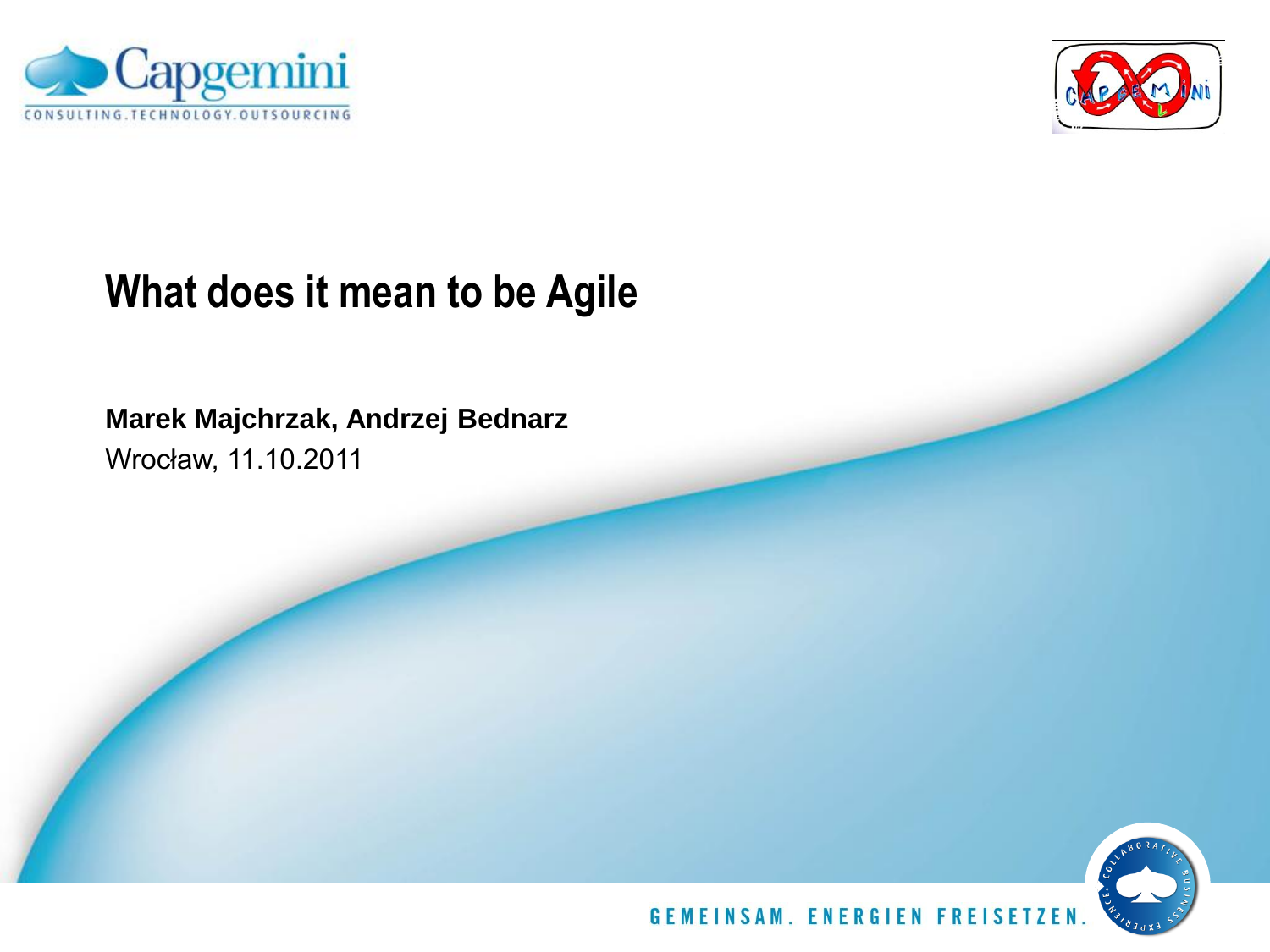

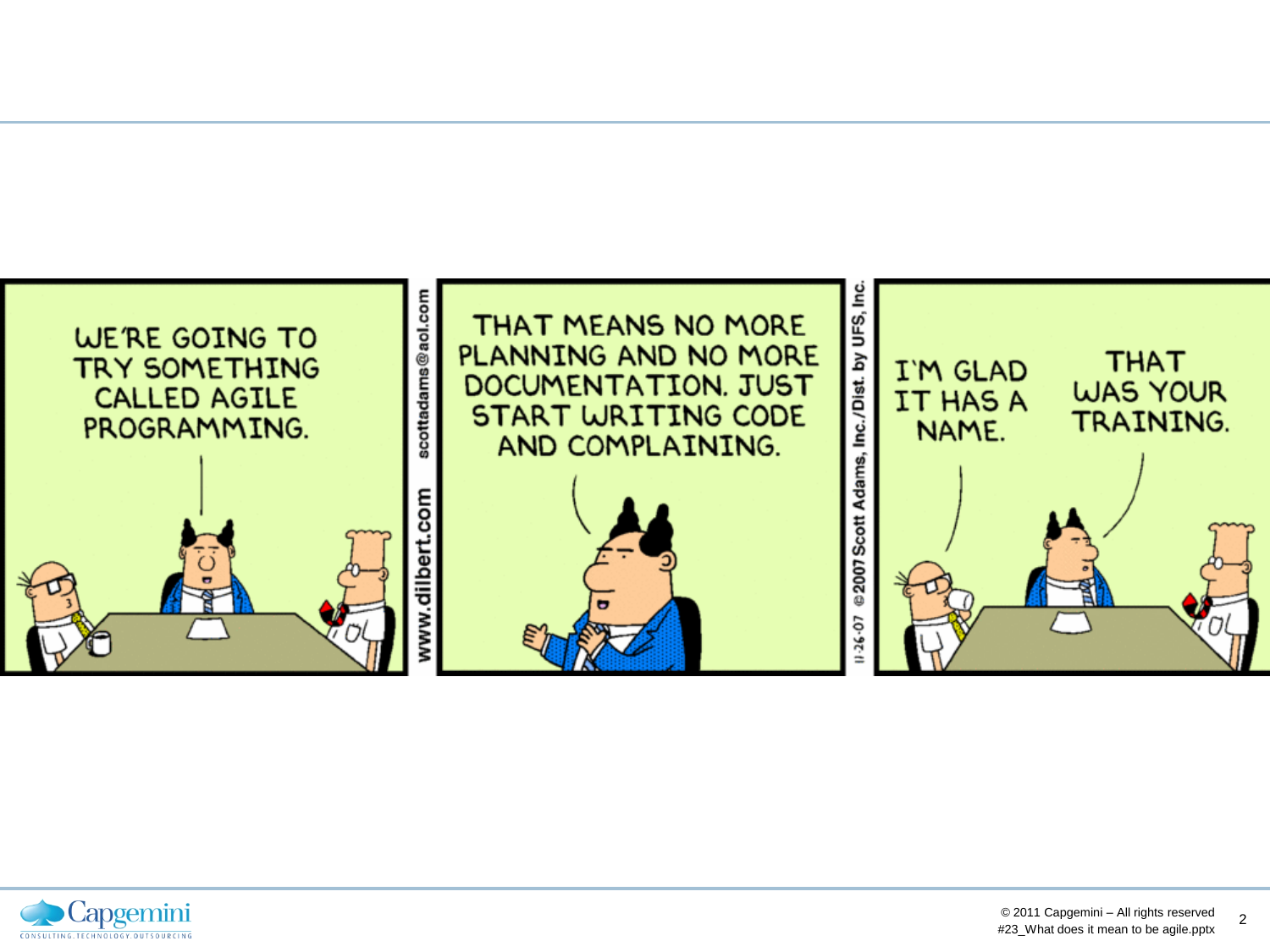# **Traditional methods**

*Assumptions:*

- • *The customer knows what he wants*
- • *The developers know how to build it*
- • *Nothing will change along the way*
- • *We can give exact instructions for each step*



Source: "Henrik Kniberg, The Essence of Agile" from AgileEE 2010 in Kiev, http://blog.crisp.se/henrikkniberg/2010/10/09/1286625660000.html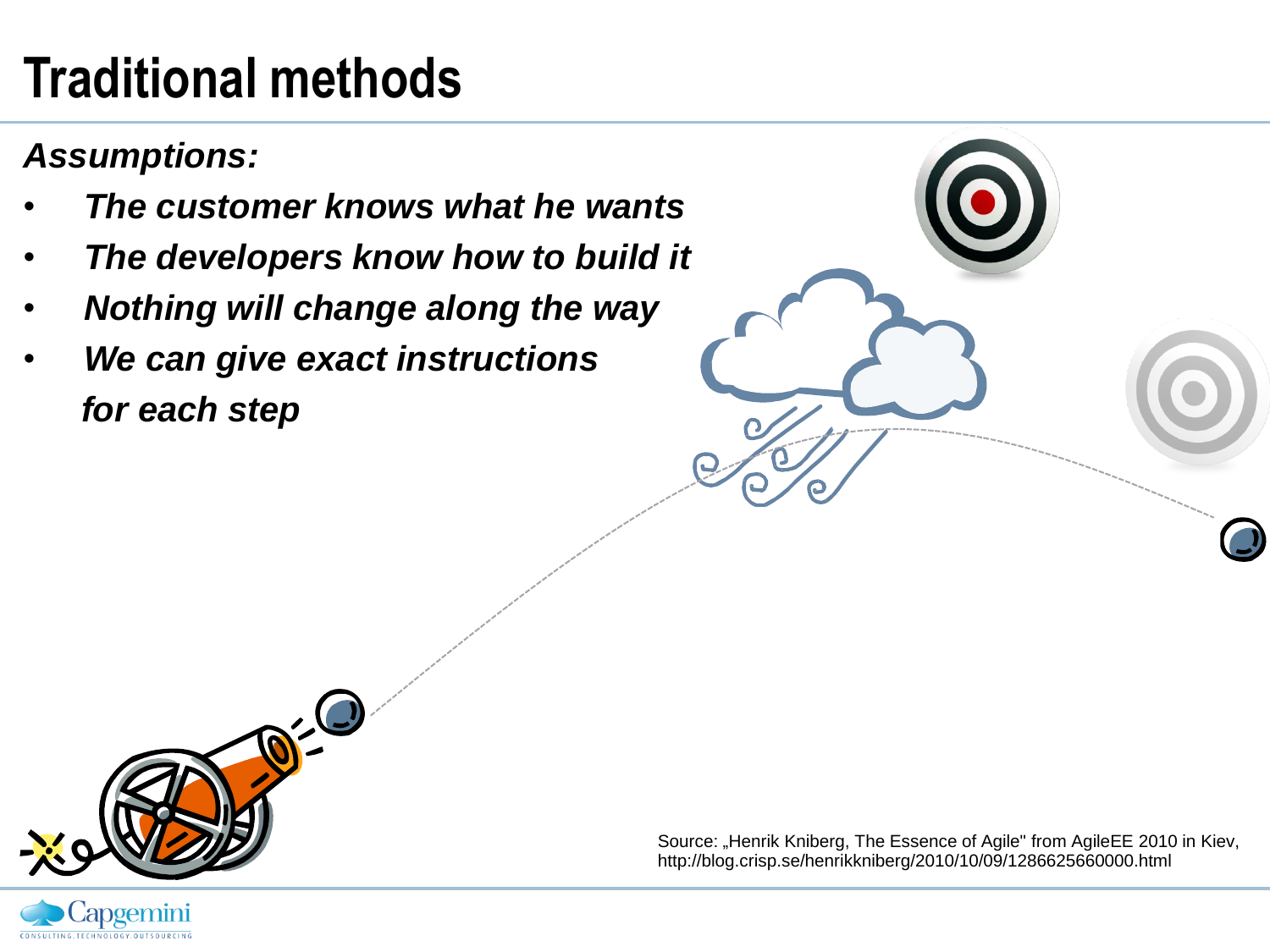# **Agile methods**

*Assumptions:*

- • *The customer discovers what he wants*
- • *The developers discover how to build it*
- • *Things change along the way*

Source: "Henrik Kniberg, The Essence of Agile" from AgileEE 2010 in Kiev, http://blog.crisp.se/henrikkniberg/2010/10/09/1286625660000.html

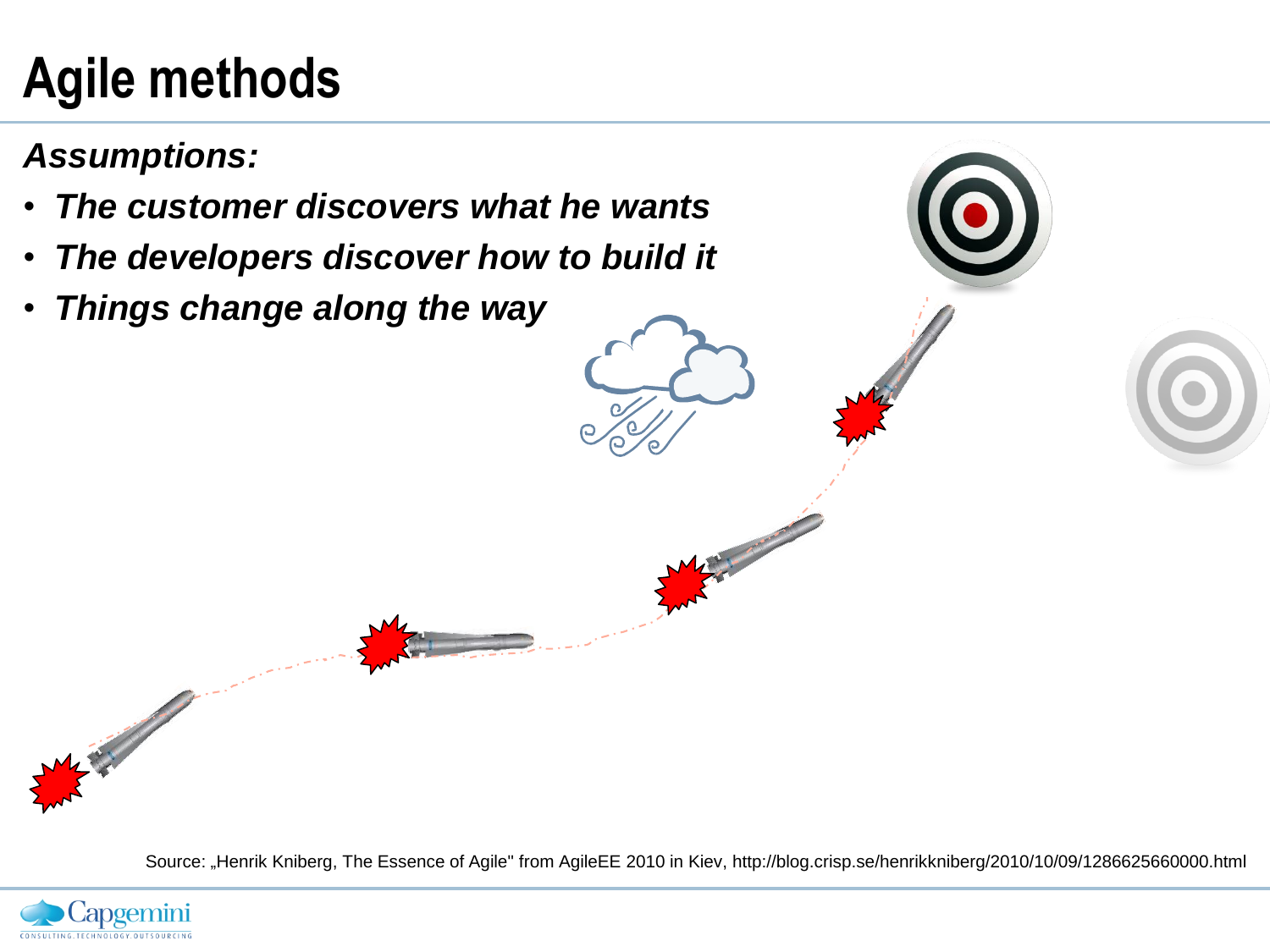## **Defined process vs. Empirical process**

*Complex processes require an empirical control model. An empirical control model entails frequent inspection and adaptive response.*



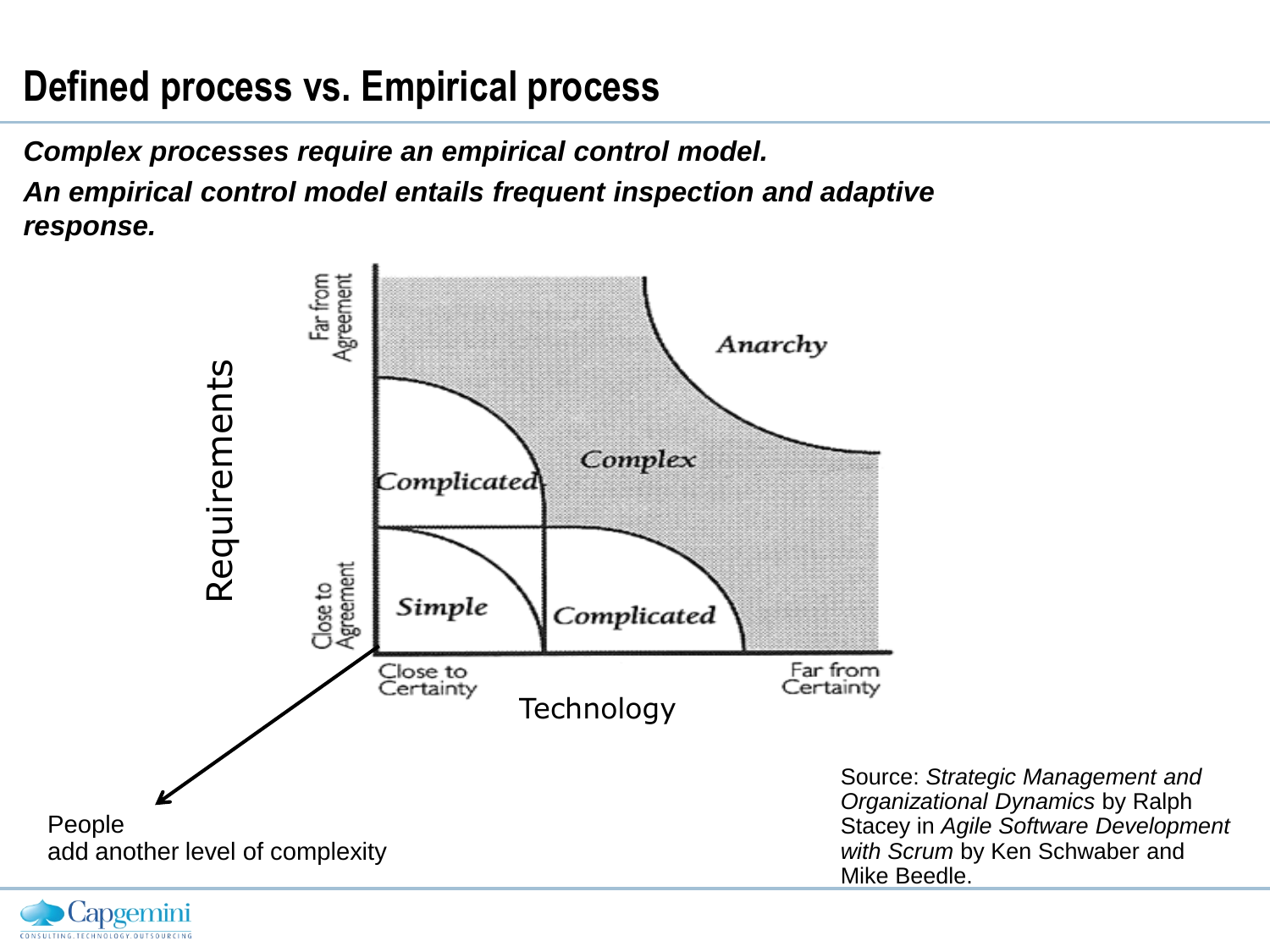## • *Defined processes*

- –We know all premises
- –We can give exact instructions for each action
- –May be complicated, but ultimately knowable

## • *Empirical processes*

- –Environment and prerequisites are not defined completely
- –Requirements change over time
- –The knowledge about the best approach is incomplete
- –The system is complex, i.e. not simple and never fully knowable

Source: http://www.swissict.ch/fileadmin/sekretariat/AG\_FG/Lean\_Agile\_Scrum/Simon\_und\_Krishan\_Scrum\_101.pdf

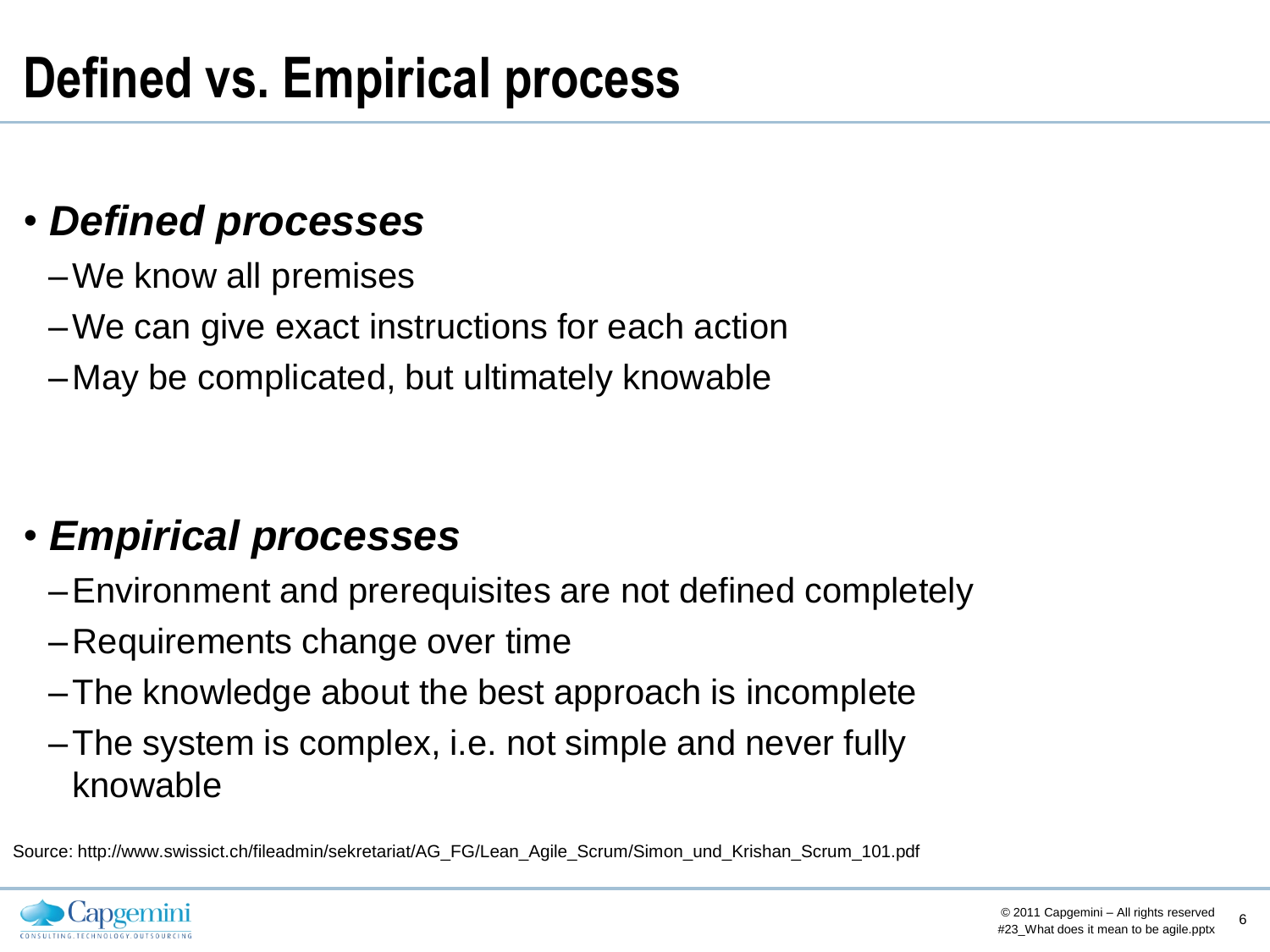# **Environment for Empirical Process Control**

#### •*Solving complex problems needs constant adaption and requires:*

- Creativity
- Initiative
- Individuals and teams that learn

### •*So that this can flourish, a culture is needed which values:*

- Trust: not trying to place blame when errors occur and appreciating the learning opportunities
- Respect: people are not resources

#### •*These are codified in the Agile Manifesto and the accompanying principles:*

– Written in 2001 by 17 prominent figures in the field of software development

Source: http://www.swissict.ch/fileadmin/sekretariat/AG\_FG/Lean\_Agile\_Scrum/Simon\_und\_Krishan\_Scrum\_101.pdf

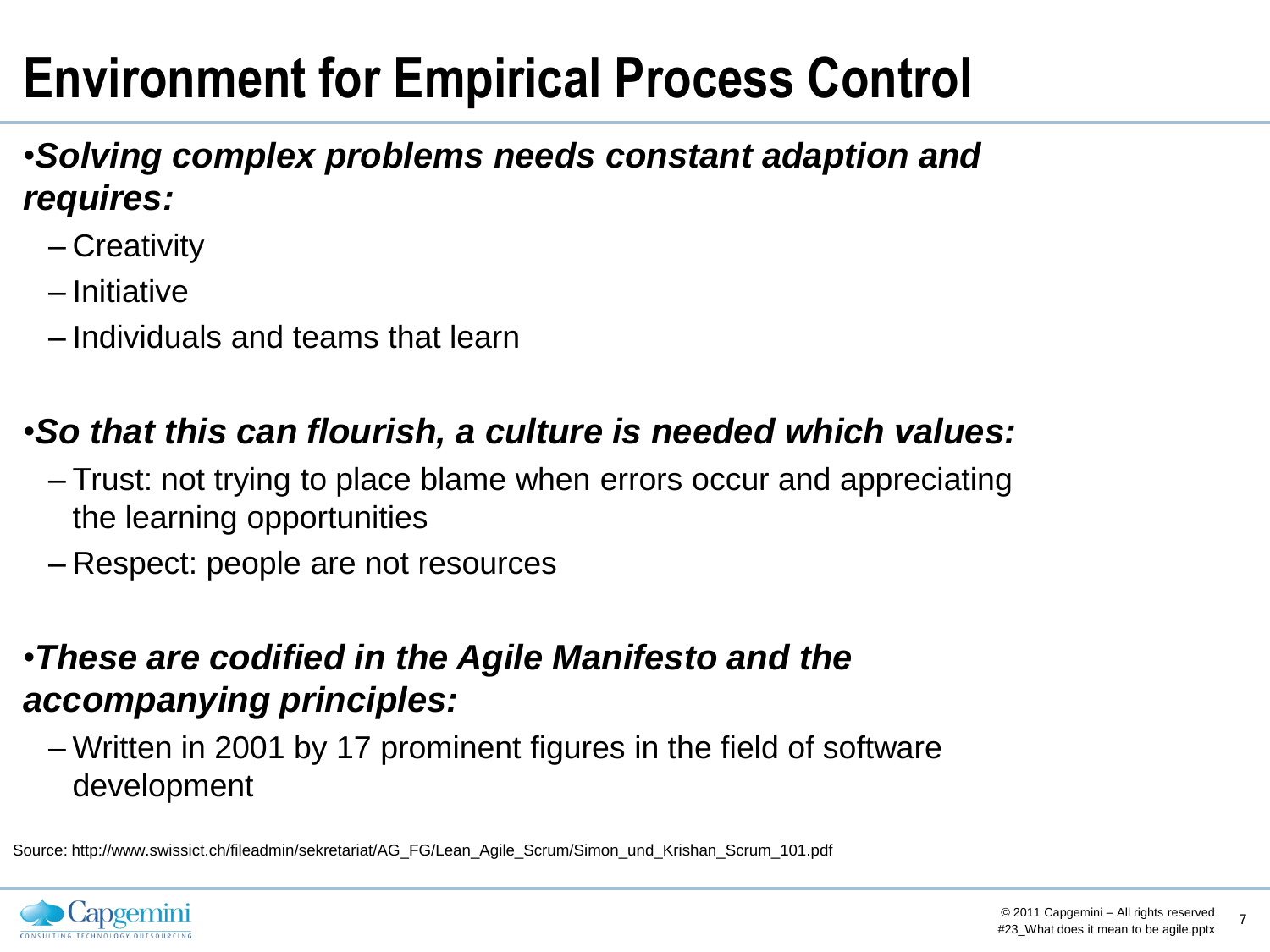### **At the heart of Scrum – Agile Manifesto**

#### *The Agile Manifesto states*



*"That is, while there is value in the items on the right, we value the items on the left more."*

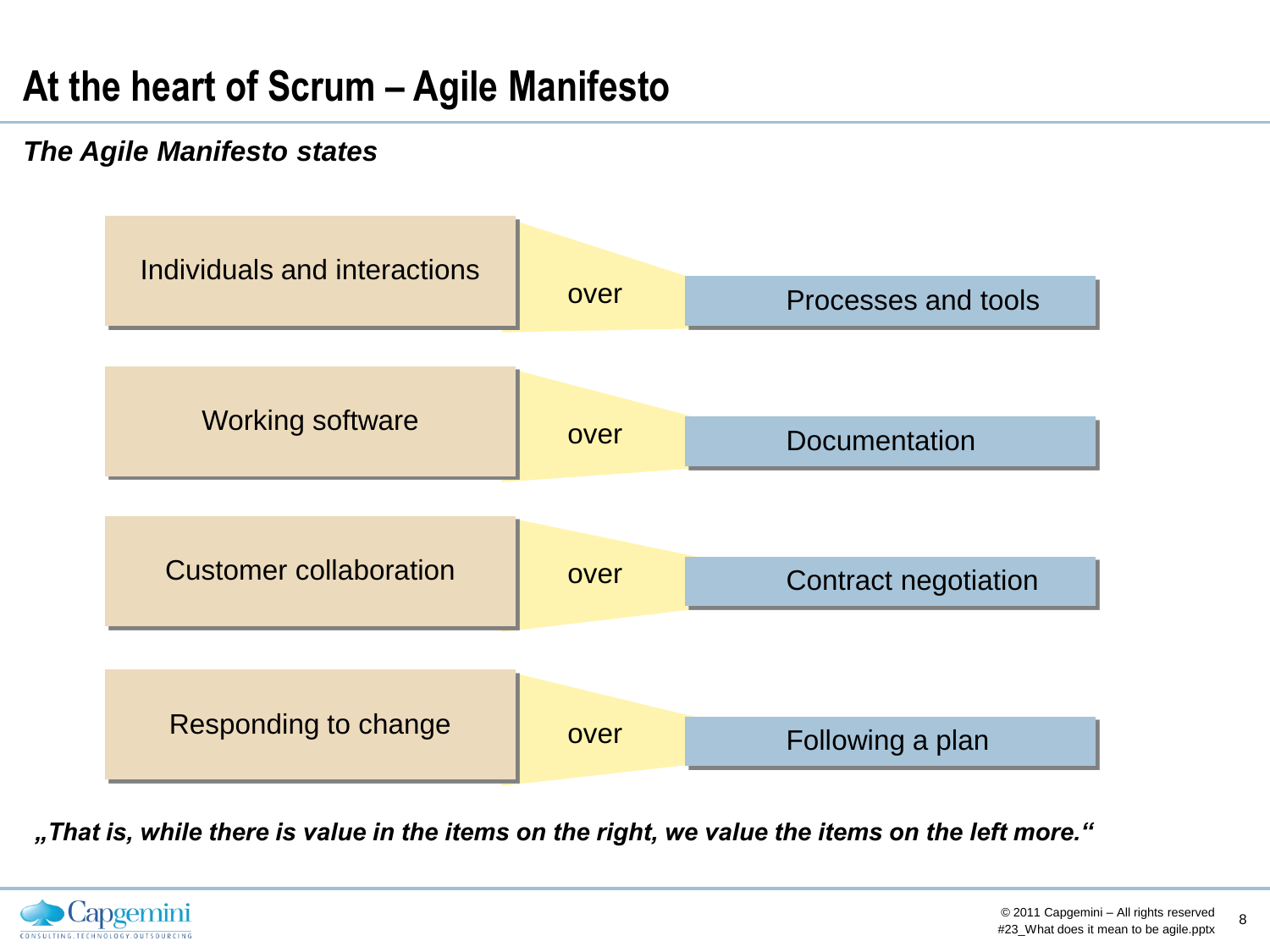## **Principles behind the Agile Manifesto**

• Our highest priority is to satisfy the customer through early and continuous delivery of valuable software.

• Welcome changing requirements, even late in development. Agile processes harness change for the customer's competitive advantage.

• Deliver working software frequently, from a couple of weeks to a couple of months, with a preference to the shorter timescale.

• Business people and developers must work together daily throughout the project.

• Build projects around motivated individuals. Give them the environment and support they need, and trust them to get the job done.

• The most efficient and effective method of conveying information to and within a development team is face-to-face conversation.

• Working software is the primary measure of progress.

• Agile processes promote sustainable development. The sponsors, developers, and users should be able to maintain a constant pace indefinitely.

• Continuous attention to technical excellence and good design enhances agility.

• Simplicity--the art of maximizing the amount of work not done--is essential.

• The best architectures, requirements, and designs emerge from self-organizing teams.

• At regular intervals, the team reflects on how to become more effective, then tunes and adjusts its behavior accordingly.

Source: http://blog.crisp.se/henrikkniberg/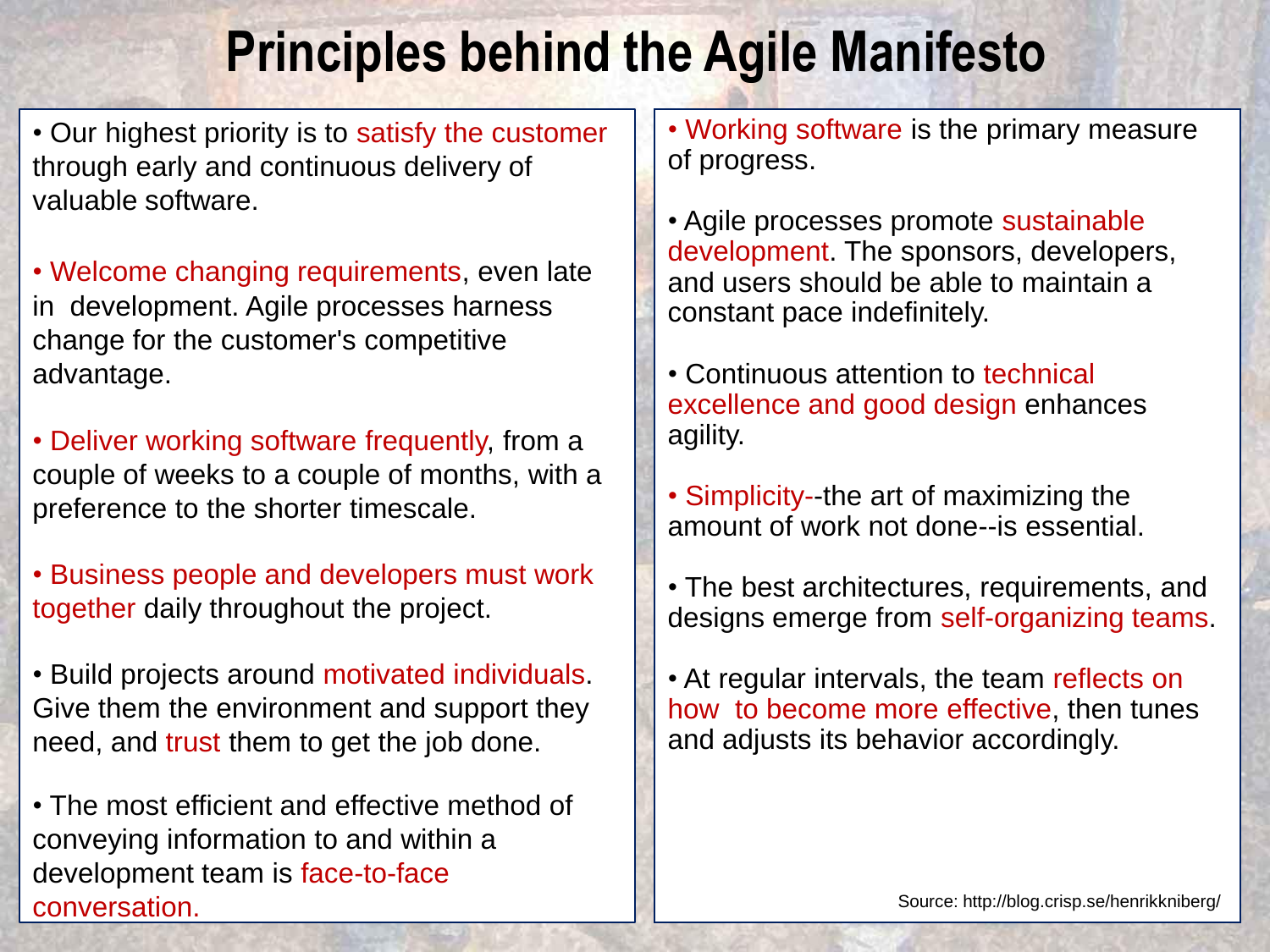## **Iterative and incremental**





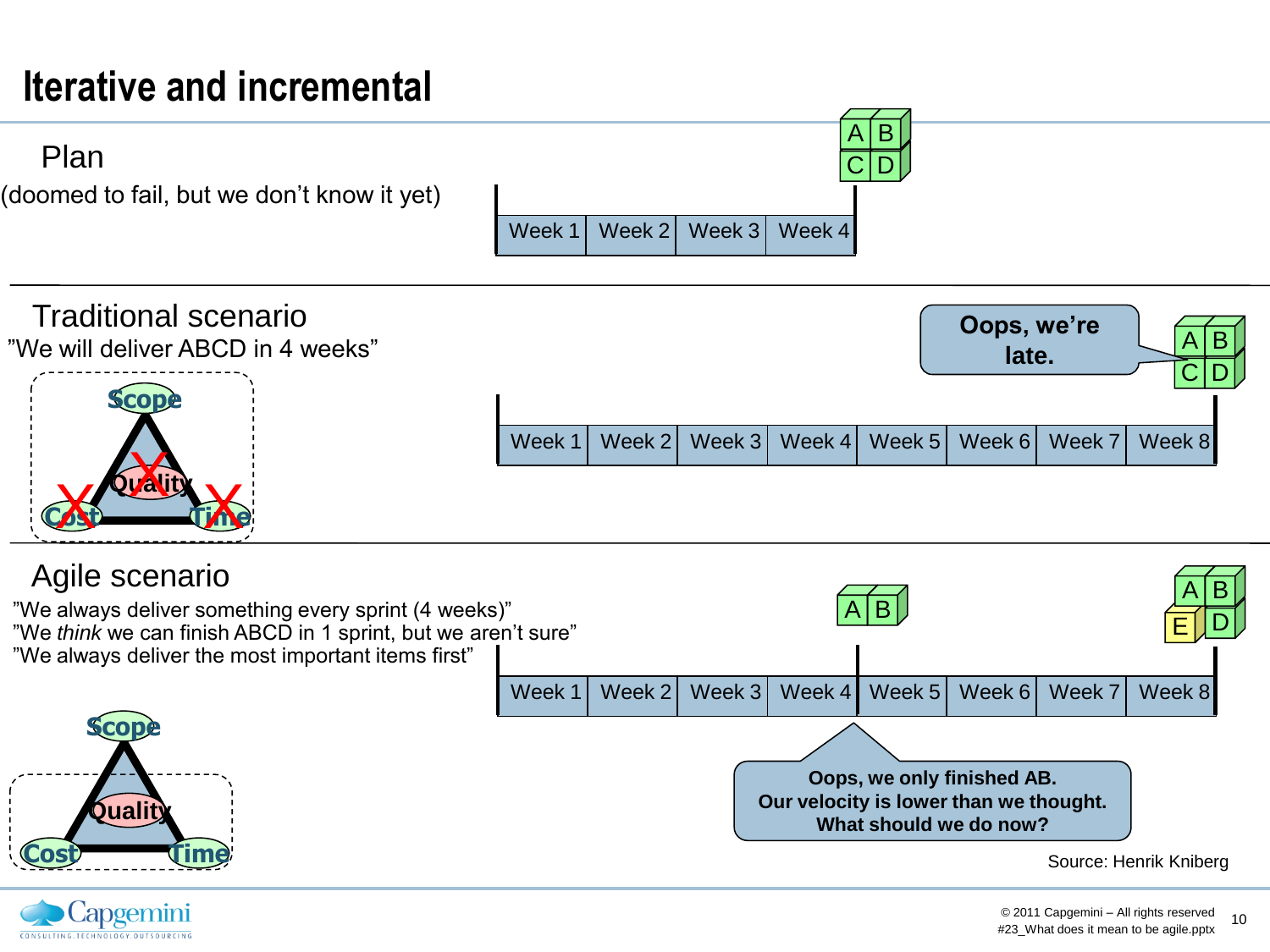*Ziv's law - specifications will never be fully understood.*

*Humphrey's law - the user will never know what they want until after the system is in production (maybe not even then)*

*Wegner's lemma - an interactive system can never be fully specified nor can it ever be fully tested. This is the software analogy to Godel's theorem.*

*Langdon's lemma - software evolves more rapidly as it approaches chaotic regions (taking care not to spill over into chaos)*

Source: Jeff Sutherland, http://scrum.jeffsutherland.com/2007/07/origins-of-scrum.html

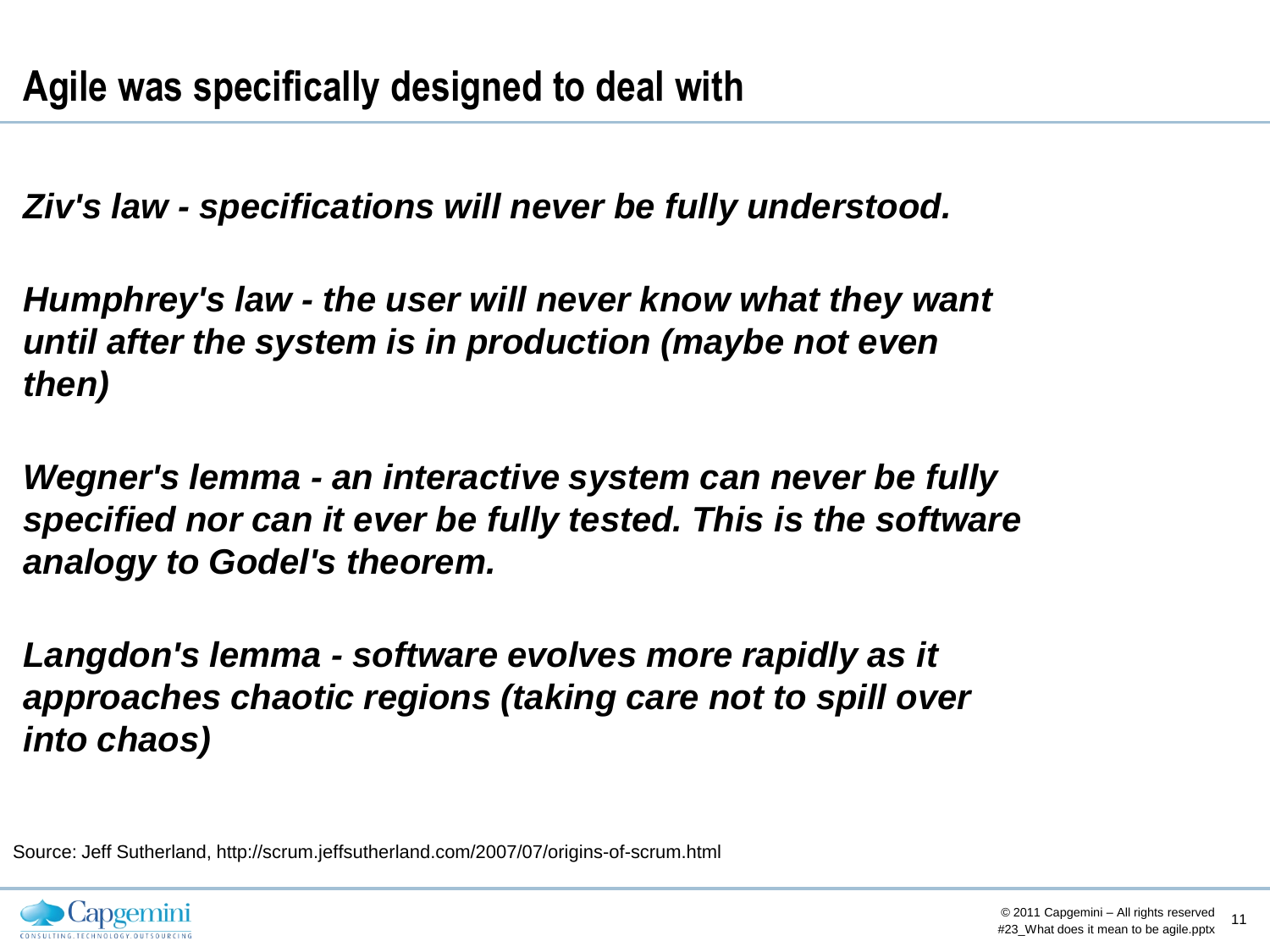#### *Agile development will not solve your problems - it will make them so painfully visible that ignoring them is harder*

Ken Schwaber

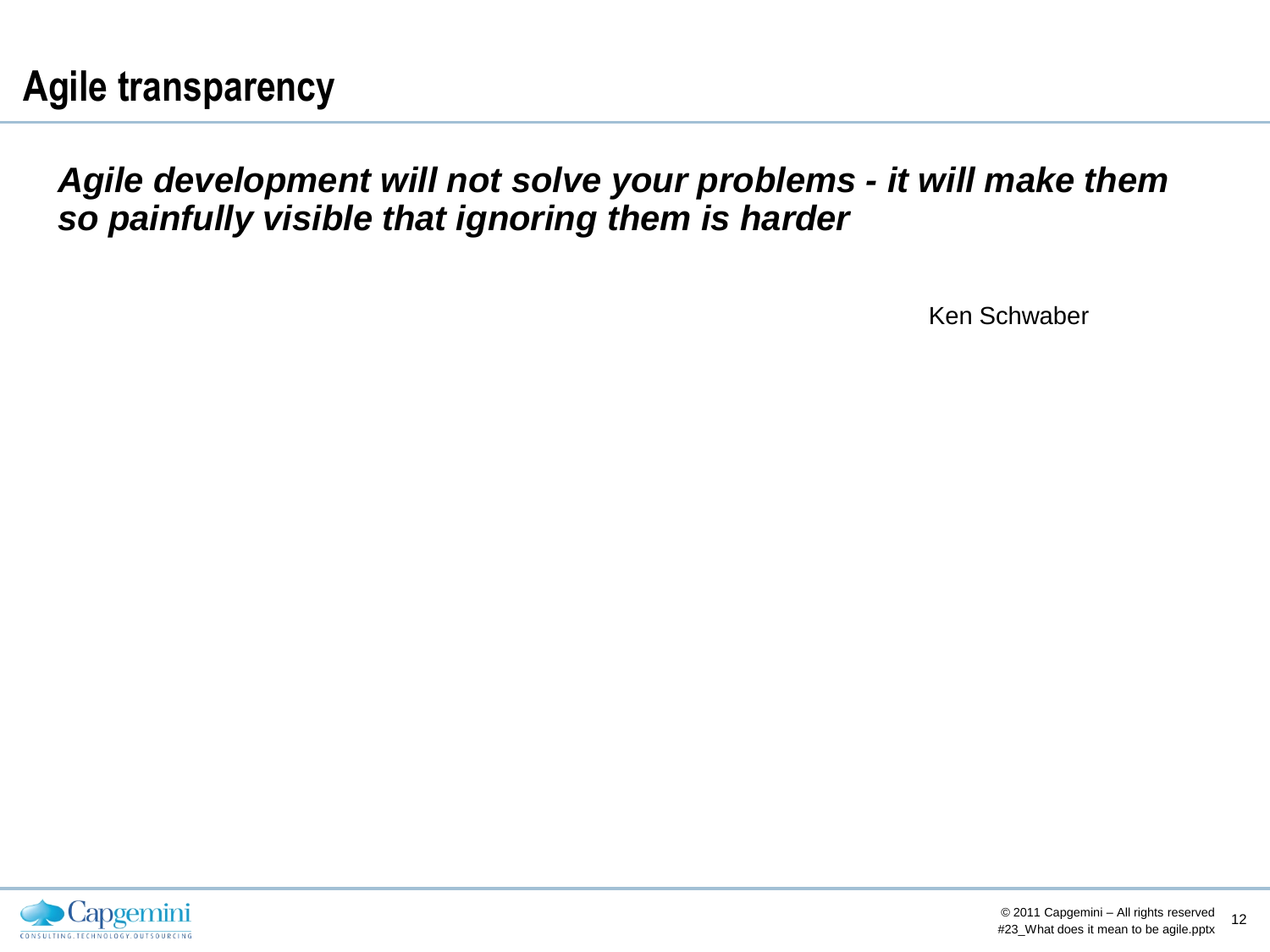

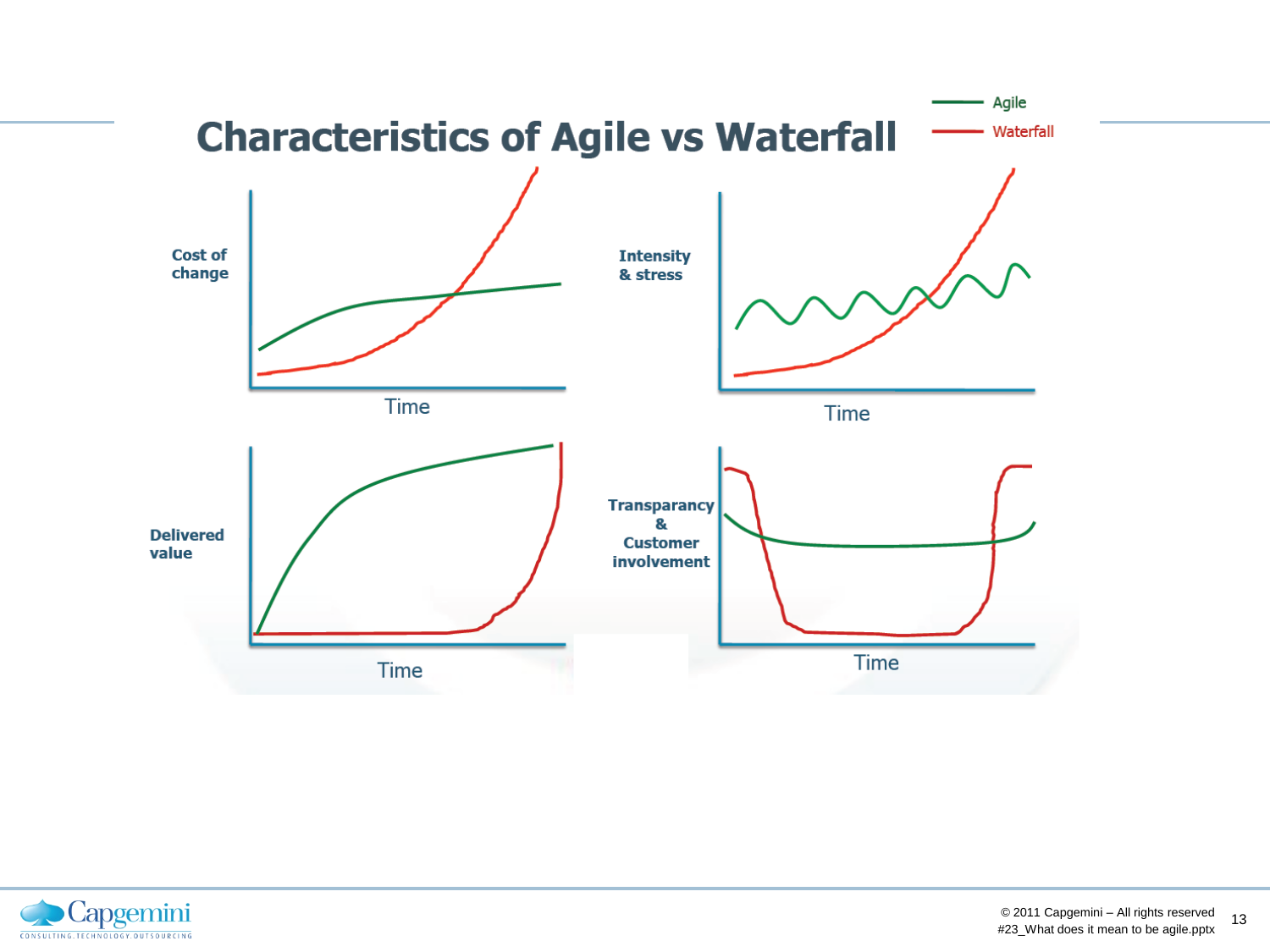## **Reading list**

- *Agile and Iterative Development: A Manager's Guide by Craig Larman*
- *Agile Estimating and Planning by Mike Cohn*
- *Agile Project Management with Scrum by Ken Schwaber*
- *Agile Retrospectives by Esther Derby and Diana Larsen*
- *Agile Software Development Ecosystems by Jim Highsmith*
- *Agile Software Development with Scrum by Ken Schwaber and Mike Beedle*
- *Scrum and The Enterprise by Ken Schwaber*
- *User Stories Applied for Agile Software Development by Mike Cohn*
- *Lots of weekly articles at www.scrumalliance.org*



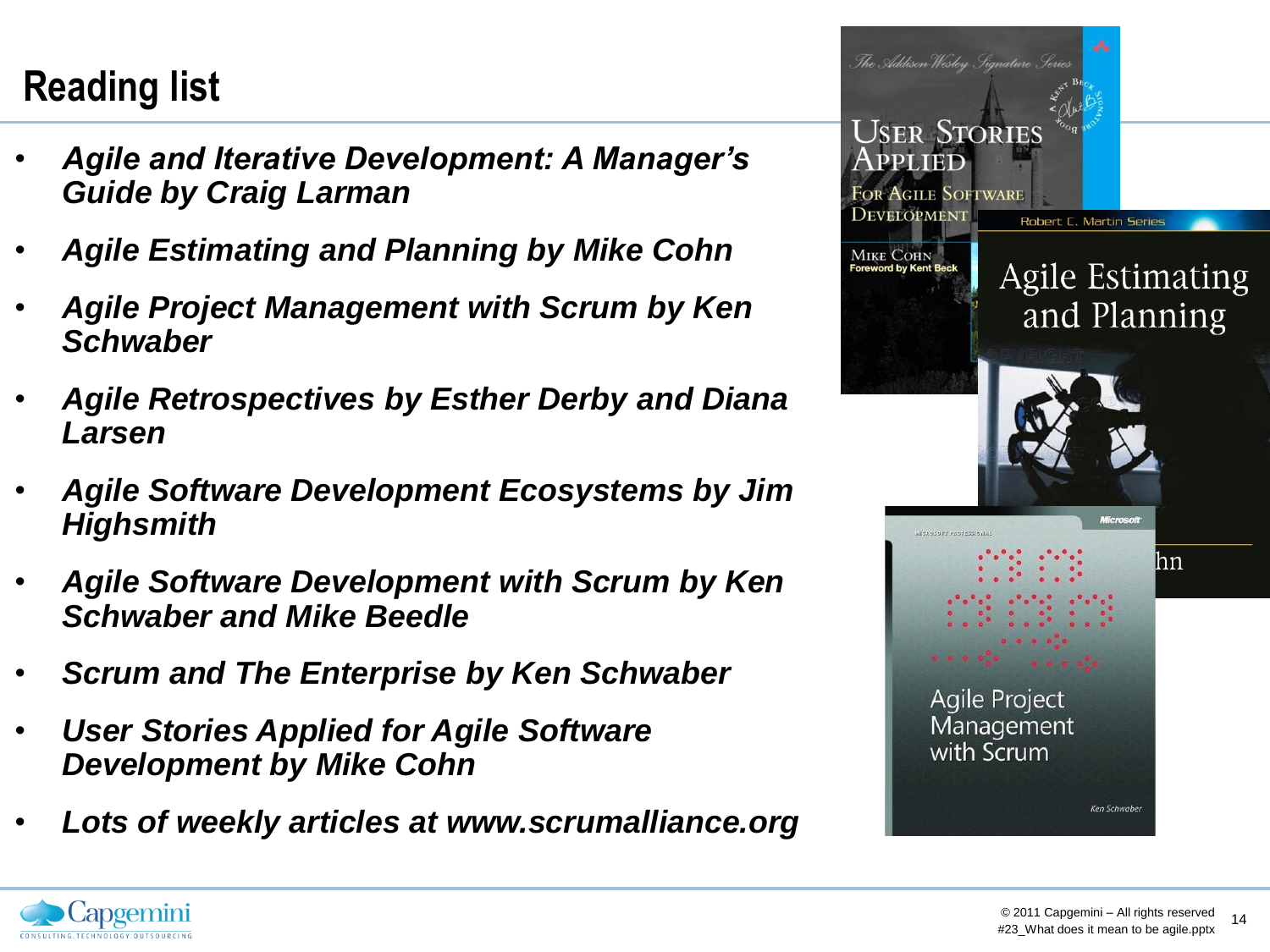### **Sources and references**

- *1. Henrik Kniberg, "Scrum and XP from the Trenches"*
- *2. Henrik Kniberg, "The Essence of Agile" from AgileEE 2010 in Kiev, http://blog.crisp.se/henrikkniberg/2010/10/09/1286625660000.html*
- *3. Agile with Scrum, Wrocław Agile Community*
- *4. Christoph Mathis, Simon Roberts, Scrum 101, ScrumCenter.com*

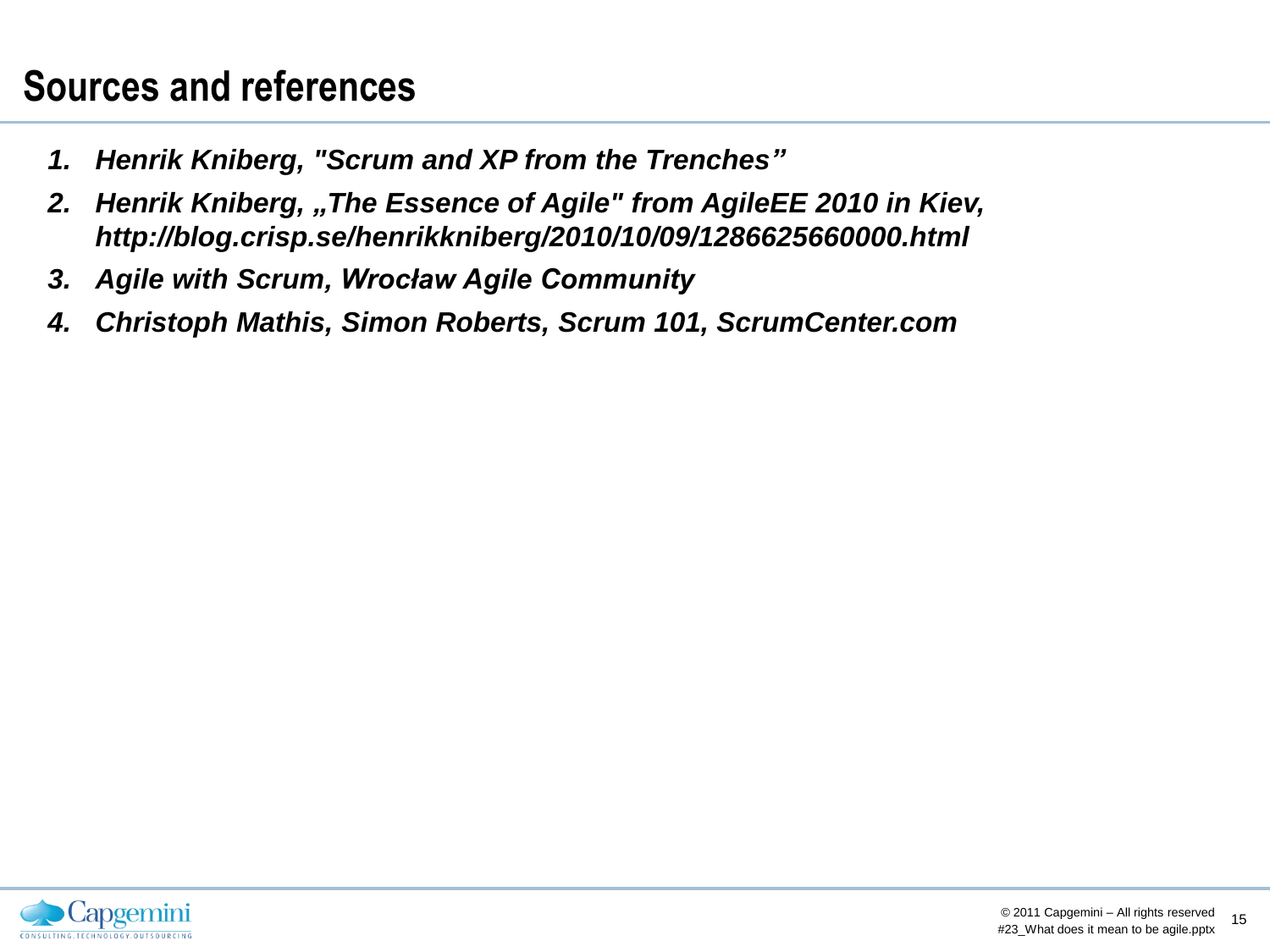

Tony D. Clark, © 2006 implementingscrum.com